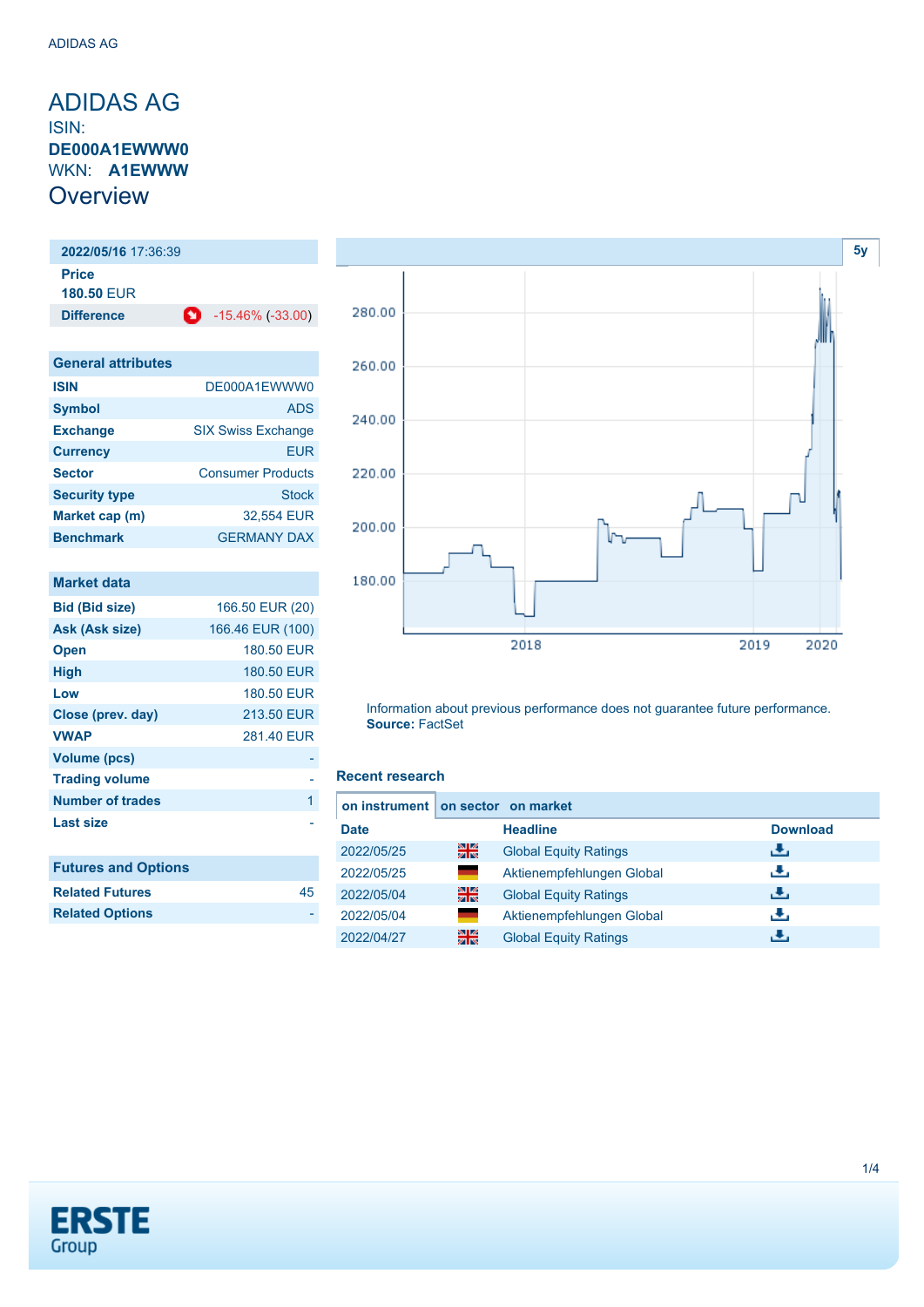## **Details**

**2022/05/16** 17:36:39

**Price**

**180.50** EUR

**Difference** -15.46% (-33.00)

| <b>General attributes</b> |                           |
|---------------------------|---------------------------|
| <b>ISIN</b>               | DE000A1EWWW0              |
| <b>Symbol</b>             | <b>ADS</b>                |
| <b>Exchange</b>           | <b>SIX Swiss Exchange</b> |
| <b>Currency</b>           | <b>EUR</b>                |
| <b>Sector</b>             | <b>Consumer Products</b>  |
| <b>Security type</b>      | Stock                     |
| Market cap (m)            | 32,554 EUR                |
| <b>Benchmark</b>          | <b>GERMANY DAX</b>        |

| <b>Market data</b> |  |
|--------------------|--|
|                    |  |

| <b>Bid (Bid size)</b> | 166.50 EUR (20)  |
|-----------------------|------------------|
| Ask (Ask size)        | 166.46 EUR (100) |
| <b>Open</b>           | 180.50 EUR       |
| <b>High</b>           | 180.50 EUR       |
| Low                   | 180.50 EUR       |
| Close (prev. day)     | 213.50 EUR       |
| <b>VWAP</b>           | 281.40 EUR       |
| <b>Volume (pcs)</b>   |                  |
| <b>Trading volume</b> |                  |
| Number of trades      | 1                |
| Last size             |                  |

| <b>Performance and Risk</b> |        |       |           |  |
|-----------------------------|--------|-------|-----------|--|
|                             | 6m     | 1v    | 3v        |  |
| <b>Perf (%)</b>             |        |       | $-24.38%$ |  |
| Perf (abs.)                 |        |       | $-58.20$  |  |
| <b>Beta</b>                 | 1.27   | 1.25  | 1.06      |  |
| <b>Volatility</b>           | 121.23 | 97.01 | 55.84     |  |



Information about previous performance does not guarantee future performance. **Source:** FactSet

| <b>Price data</b>                                         |                         |
|-----------------------------------------------------------|-------------------------|
| $\emptyset$ price 5 days $\emptyset$ volume 5 days (pcs.) | 206.21 EUR (0)          |
| Ø price 30 days   Ø volume 30 days (pcs.)                 | 72.90 EUR (7,746)       |
| Ø price 100 days   Ø volume 100 days (pcs.)               | 175.51 EUR (2,628)      |
| Ø price 250 days   Ø volume 250 days (pcs.)               | 189.61 EUR (1,428)      |
| <b>YTD High   date</b>                                    | 213.70 EUR (2022/03/21) |
| <b>YTD Low   date</b>                                     | 180.50 EUR (2022/05/16) |
| 52 Weeks High   date                                      | 213.70 EUR (2022/03/21) |
| 52 Weeks Low   date                                       | 180.50 EUR (2022/05/16) |

| <b>Arbitrage views</b> |                |                   |                  |                                    |                            |
|------------------------|----------------|-------------------|------------------|------------------------------------|----------------------------|
| Exchange $\bigoplus$   | <b>Date</b>    | <b>Time Price</b> |                  | <b>Trading</b><br>volume<br>(mio.) | <b>Number</b><br>of trades |
| Xetra                  | 2022/<br>06/24 |                   | 17:38 170.36 EUR | 119.23                             | 11,198                     |
| Vienna Stock Exchange  | 2022/<br>06/24 |                   | 17:32 170.70 EUR | 0.00                               | 4                          |
| Tradegate              | 2022/<br>06/24 |                   | 22:26 171.84 EUR | 1.54                               | 281                        |
| <b>Stuttgart</b>       | 20221<br>06/24 |                   | 21:55 170.84 EUR | 0.07                               | 162                        |

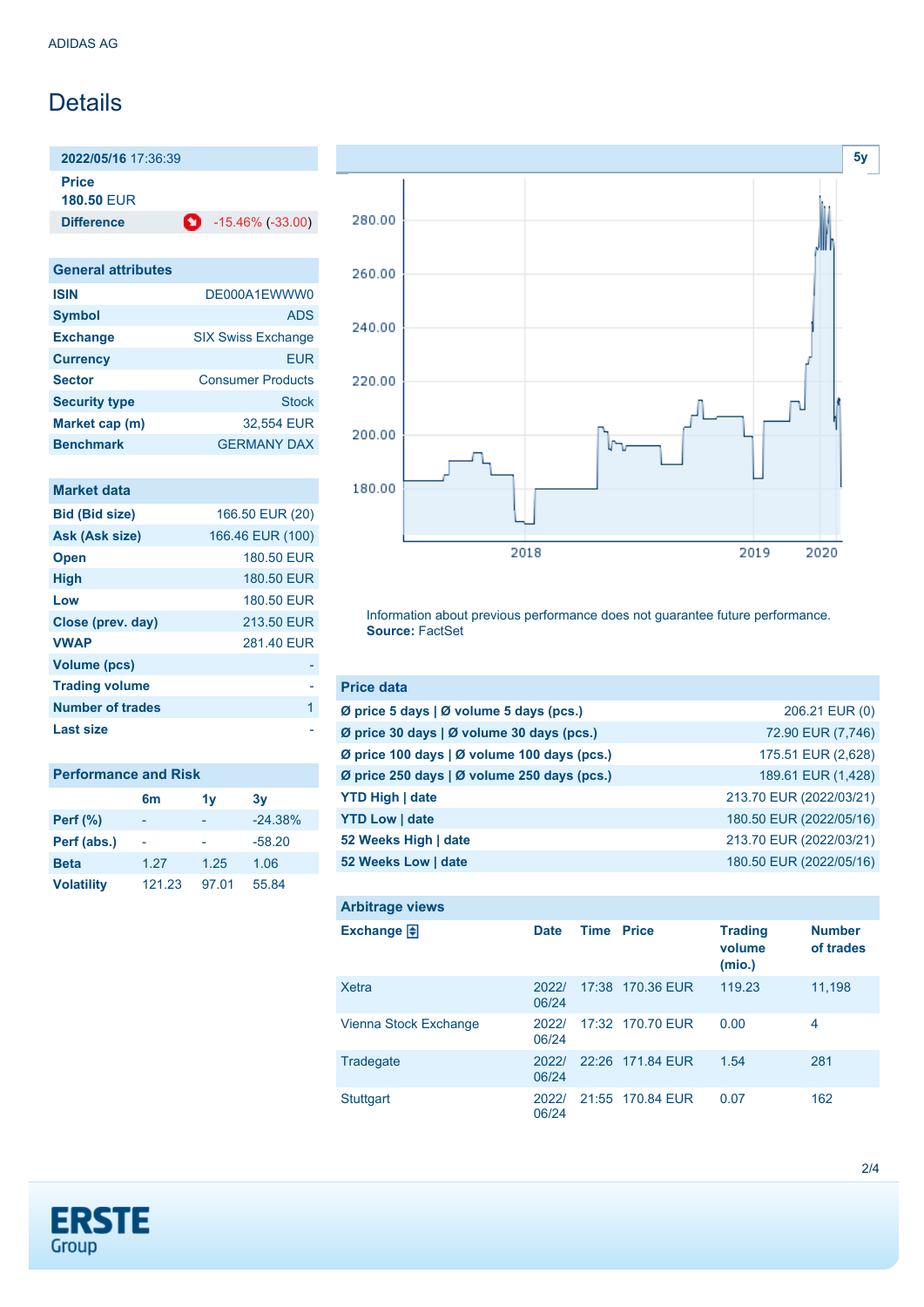| <b>SIX Swiss Exchange</b>                                | 2022/<br>05/16 |       | 17:36 180.50 EUR         | 0.00 | 1              |
|----------------------------------------------------------|----------------|-------|--------------------------|------|----------------|
| <b>SIX Swiss Exchange</b>                                | 2020/<br>01/20 |       | 17:35 342.00 CHF         | 0.00 | 1              |
| <b>Munich</b>                                            | 2022/<br>06/24 |       | 16:26 172.60 EUR         | 0.01 | $\overline{4}$ |
| London Stock Exchange<br><b>European Trade Reporting</b> | 2022/<br>06/24 |       | 17:30 170.23 EUR         | 0.04 | 14             |
| Hanover                                                  | 2022/<br>06/24 |       | 19:21 171.44 EUR         | 0.00 | $\overline{2}$ |
| Hamburg                                                  | 2022/<br>06/24 |       | 11:18 168.62 EUR         | 0.01 | 3              |
| Frankfurt                                                | 2022/<br>06/24 |       | 18:22 171.20 EUR         | 0.10 | 16             |
| <b>FINRA other OTC Issues</b>                            | 2022/<br>06/24 |       | 21:18 177.05 USD         | 0.07 | 24             |
| <b>Duesseldorf</b>                                       | 2022/<br>06/24 |       | 21:00 170.38 EUR         | 0.00 | 19             |
| <b>Budapest Stock Exchange</b>                           | 2022/<br>06/16 |       | 17:20 65,000.00 HUF 0.20 |      | 1              |
| <b>Bucharest Stock Exchange</b>                          | 2022/<br>06/24 |       | 13:03 838.00 RON         | 0.00 | 1              |
| Borsa Italiana MTF Global<br><b>Equity Market</b>        | 2022/<br>06/24 |       | 17:35 172.52 EUR         | 0.05 | 10             |
| <b>Berlin</b>                                            | 2022/<br>06/24 | 08:01 | 168,56 EUR               | 0.00 | 1              |